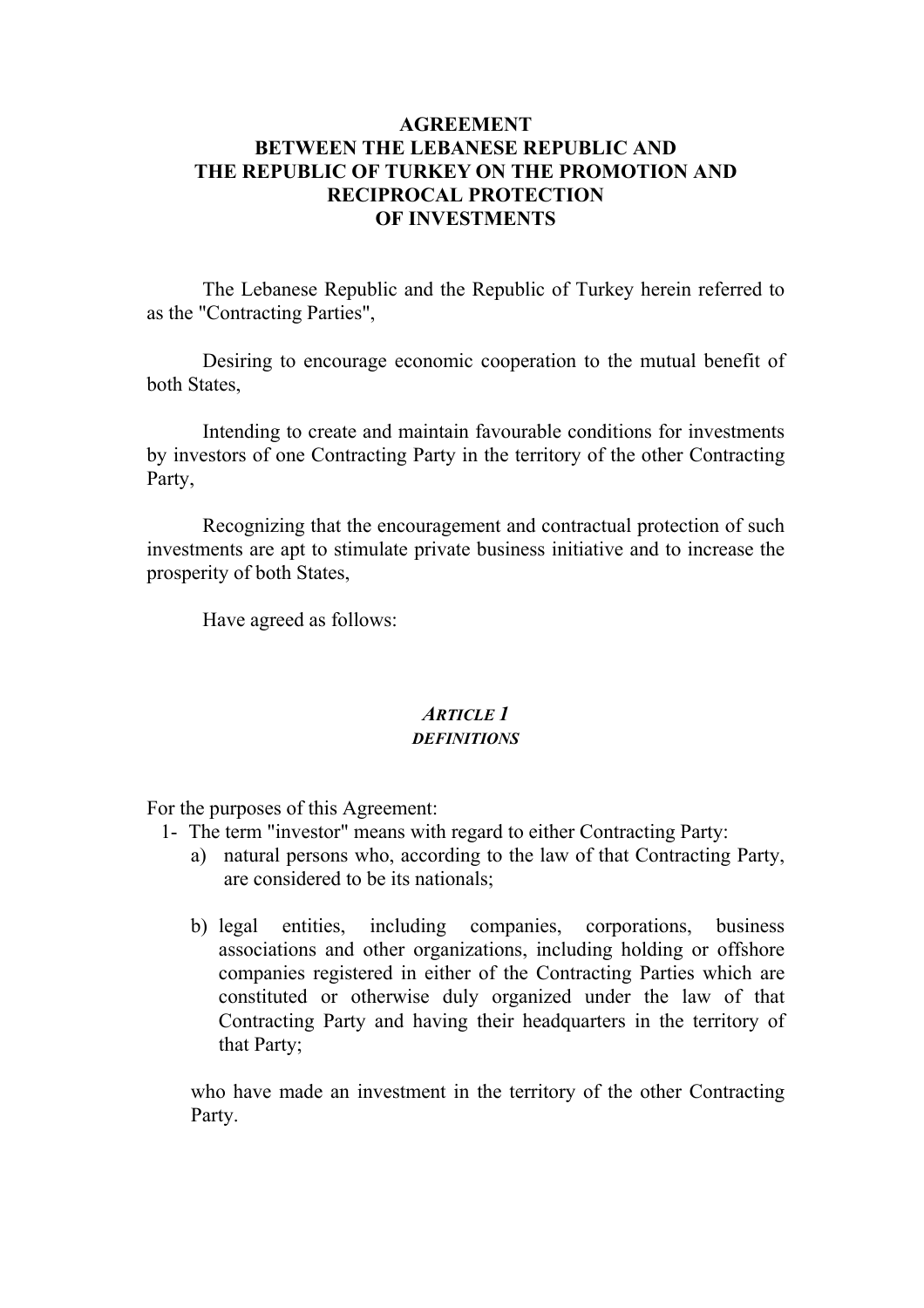- 2- The term "investment" means every kind of asset established or acquired by an investor of one Contracting Party in the territory of the other Contracting Party in accordance with the laws and regulations of the latter and shall include particularly, but not exclusively:
	- a) movable and immovable property as well as any other rights in rem, such as mortgages, liens, and pledges;

 b) shares and stocks in companies and other kinds of participation in companies;

- c) claims to money or any other rights having financial value related to an investment;
- d) intellectual property rights, such as copyrights, patents, industrial designs or models, trade or service marks, trade names, technical processes, know-how and goodwill, as well as other similar rights recognized by the laws of the Contracting Parties; and
- e) business concessions under law, including concessions to search, extract or exploit natural resources as well as all other rights given by law, by contract or by decision of the authority in accordance with the law.

Any alteration of the form in which assets are invested or reinvested shall not affect their character as investment.

The said term shall refer to all direct investments made in accordance with the laws and regulations in the territory of the Party where the investments are made.

- 3- The term "direct investment" means obtaining a lasting interest by the investor of one Contracting Party in an enterprise established or incorporated in the territory of the other Contracting Party, by having an ownership of an equity capital stake of 10% or more of the ordinary shares or voting power.
- 4- The term "returns" means amounts yielded by an investment and in particular, though not exclusively, includes profits, dividends, interest, capital gains, royalties, management and technical assistance or other fees.
- 5- The term "territory" means the territory of each Contracting Party including its territorial sea, as well as the exclusive economic zone over which the Contracting Party exercises in accordance with international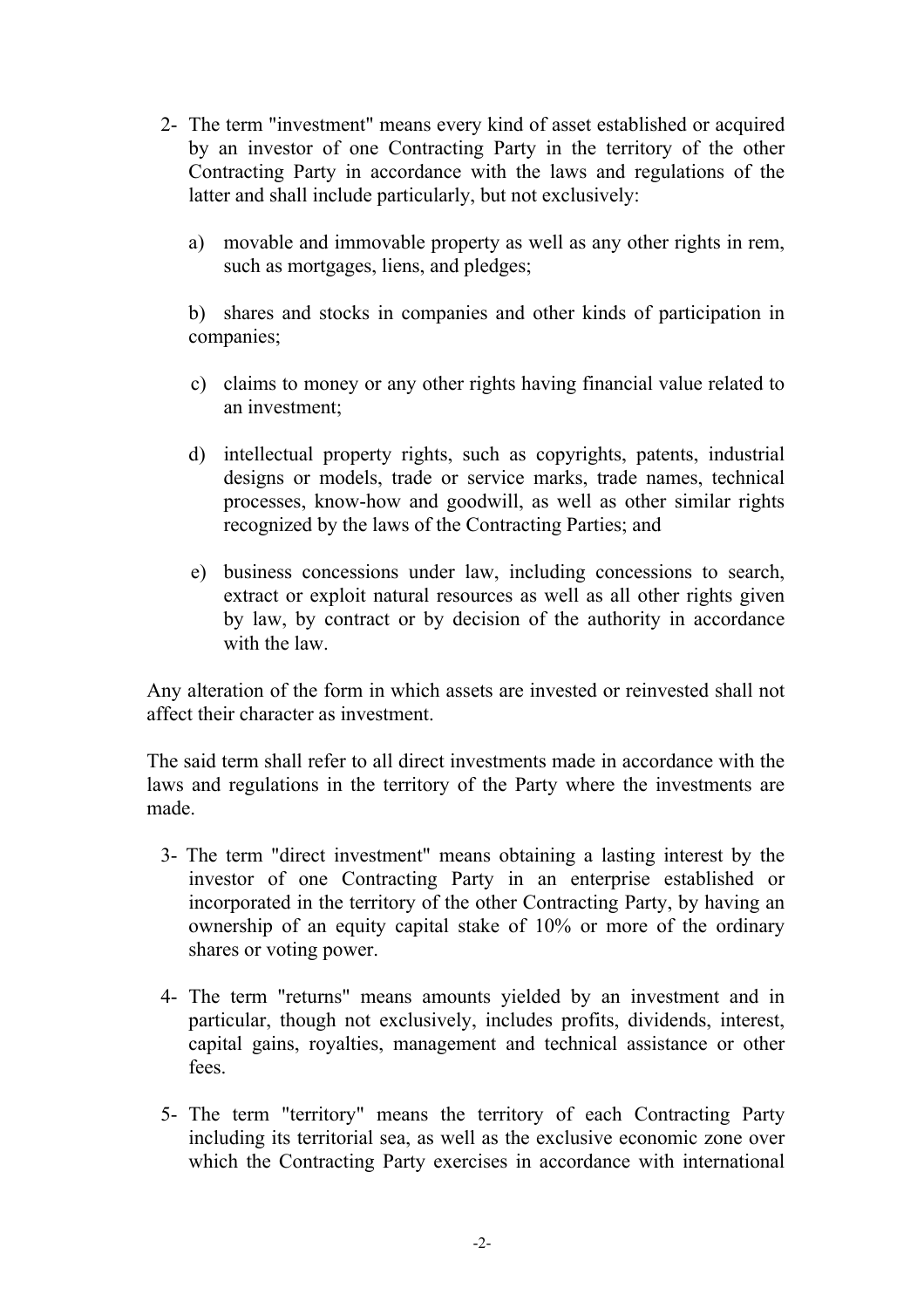law, sovereign rights for the purpose of exploring and exploiting, conserving and managing the natural resources, whether living or nonliving, of the waters superjacent to the sea bed and of the sea bed and its sub-soil.

#### *ARTICLE 2 PROMOTION AND PROTECTION OF INVESTMENTS*

- 1- Each Contracting Party shall in its territory promote investments by investors of the other Contracting Party and admit such investments in accordance with its laws and regulations on a basis not less favourable than that accorded in similar situations to investments of investors of any third country.
- 2- When a Contracting Party shall have admitted an investment on its territory, it shall, in accordance with its laws and regulations, issue the necessary permits in connection with such an investment, including authorizations for engaging top managerial and technical personnel of their choice, regardless of nationality.
- 3- Investments by investors of either Contracting Party shall enjoy full protection and security in the territory of the other Contracting Party. Each Contracting Party shall protect within its territory investments made in accordance with its laws and regulations by investors of the other Contracting Party and shall not impair by unreasonable or discriminatory measures the management, maintenance, use, enjoyment, extension, sale or liquidation of such investments.

### *ARTICLE 3 TREATMENT OF INVESTMENTS*

1- Each Contracting Party shall ensure fair and equitable treatment within its territory of the investments of the other Contracting Party. This treatment shall not be less favourable than that granted by each Contracting Party to the investments made within its territory by its own investors, or than that granted by each Contracting Party to the investments made within its territory by investors of any third state, if this latter treatment is more favourable.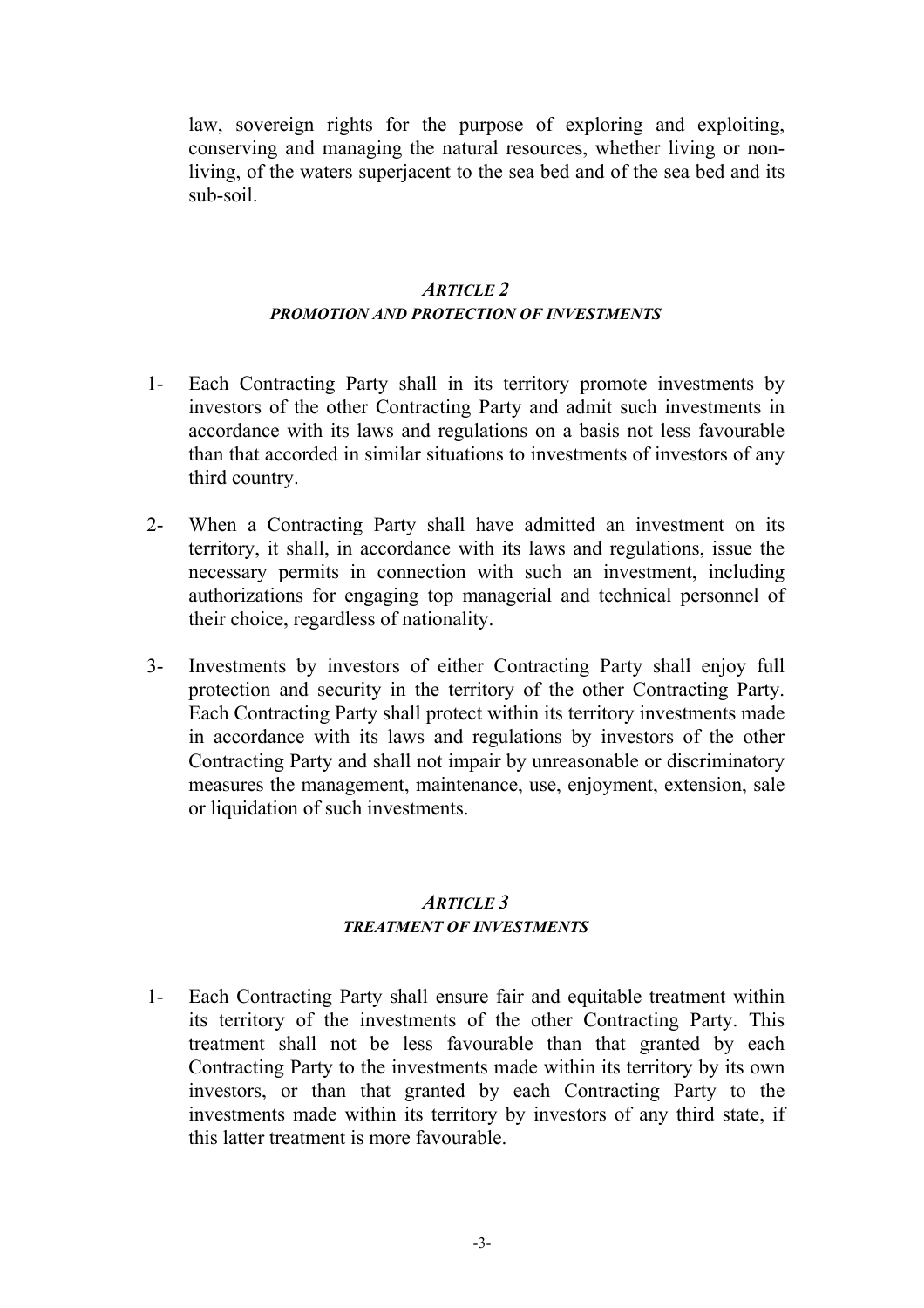- 2- The most favoured nation treatment shall not be construed so as to oblige a Contracting Party to extend to the investors and investments of the other Contracting Party the advantages resulting from:
	- a) any existing or future customs or economic union, a free trade area or regional economic organization, to which either of the Contracting Parties is or becomes a member; or
	- (b any international agreement or arrangement relating wholly or mainly to taxation.
- 3- The provisions of paragraph 1 of this Article shall not be construed so as to oblige either Contracting Parties to extend to the investors and investments of the other Contracting Party the treatment granted to its own investor regarding ownership of real estate and other real rights. Furthermore, Contracting Parties shall apply paragraph 1 of this Article on a reciprocal basis as regard ownership of real estate and other real rights.

# *ARTICLE 4 EXPROPRIATION AND COMPENSATION*

- 1- Neither of the Contracting Parties shall take, either directly or indirectly, measures of expropriation, nationalization or any other measures having the same nature or the same effect against investments of investors of the other Contracting Party, unless the measures are taken in the public interest as established by law, on a non-discriminatory basis, and under due process of law, and the provisions of Article 3 of this Agreement, provided that provisions be made for effective and adequate compensation.
- 2- Such compensation shall be equivalent to the market value of the expropriated investment immediately before the date on which the actual or impending expropriation, nationalization or comparable measure has become publicly known. The compensation shall be paid at the date of expropriation. Incase of delay it shall carry an interest rate equivalent to the highest interest paid on the public debt for equivalent maturity until the date of payment; it shall be effectively realizable and freely transferable. The legality of any such expropriation, nationalization or comparable measure and the amount of compensation shall be subject to review by due process of law.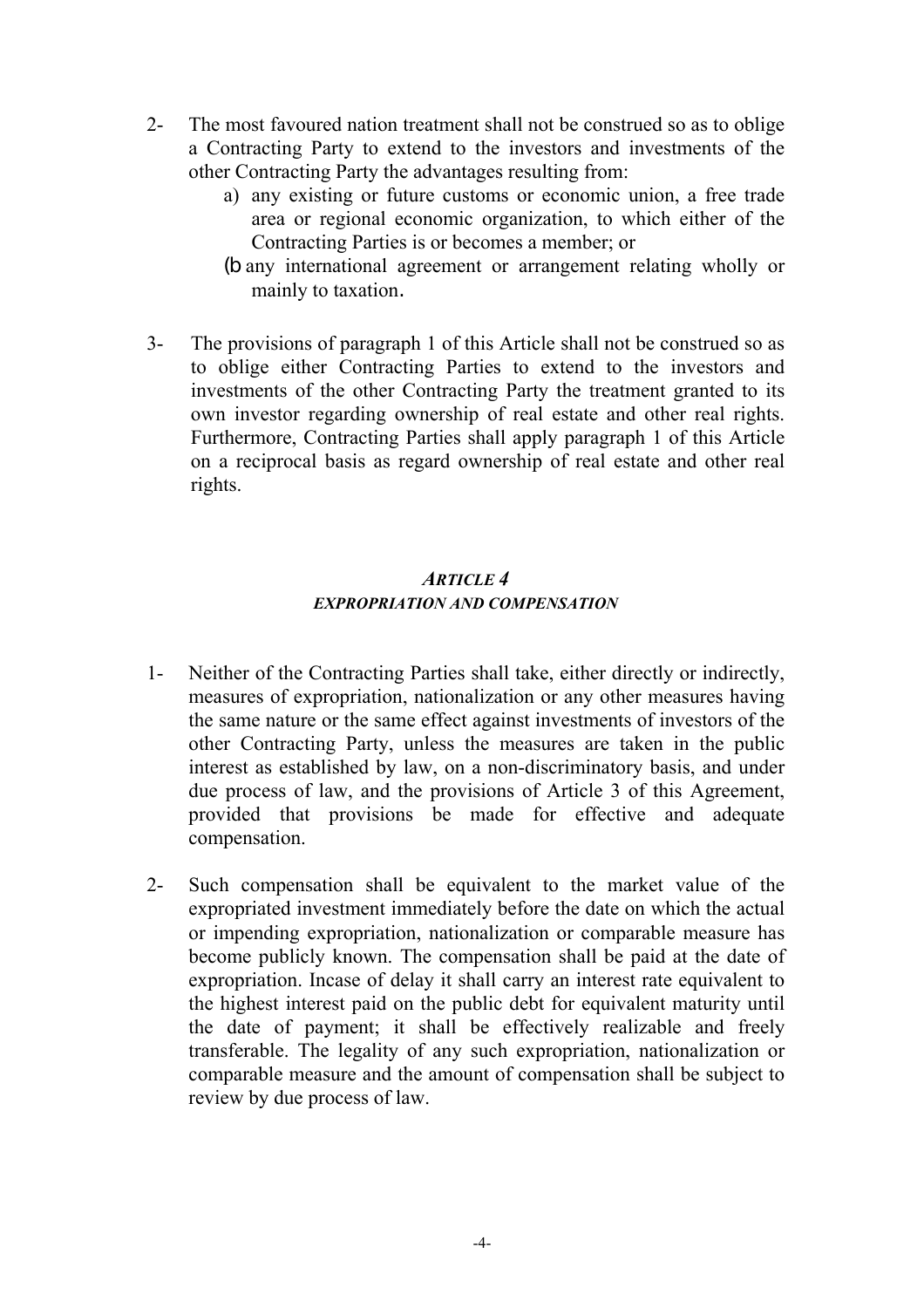### *ARTICLE 5 COMPENSATION FOR DAMAGES OR LOSSES*

 Investors of either Contracting Party whose investments suffer losses in the territory of the other Contracting Party owing to war or other armed conflict, revolution, a state of national emergency, or revolt, shall be accorded treatment, as regards restitution, indemnification, compensation or other valuable consideration, no less favourable than that which the latter Contracting Party accords to its own investors or to investors of any third State whichever is more favourable. Such payments shall be freely transferable.

### *ARTICLE 6 FREE TRANSFER*

- 1- Either Contracting Party shall ensure that payments relating to investments made by investors of the other Contracting Party, may be freely transferred without delay into and out of its territory. Such transfers include in particular though not exclusively:
	- a) initial capital, and returns;
	- b) amounts relating to loans incurred, or other contractual obligations undertaken, for the investment;
	- c) proceeds accruing from the total or partial sale, alienation or liquidation of an investment;
	- d) the earnings and other compensations of foreign personnel who are allowed to work in connection with an investment in the territory of the other Contracting Party;
	- e) capital and additional amounts to maintain or increase the investment;
	- f) payment of compensation under Articles 4 and 5 of this Agreement; and
	- g) payments arising out of settlement of an investment dispute.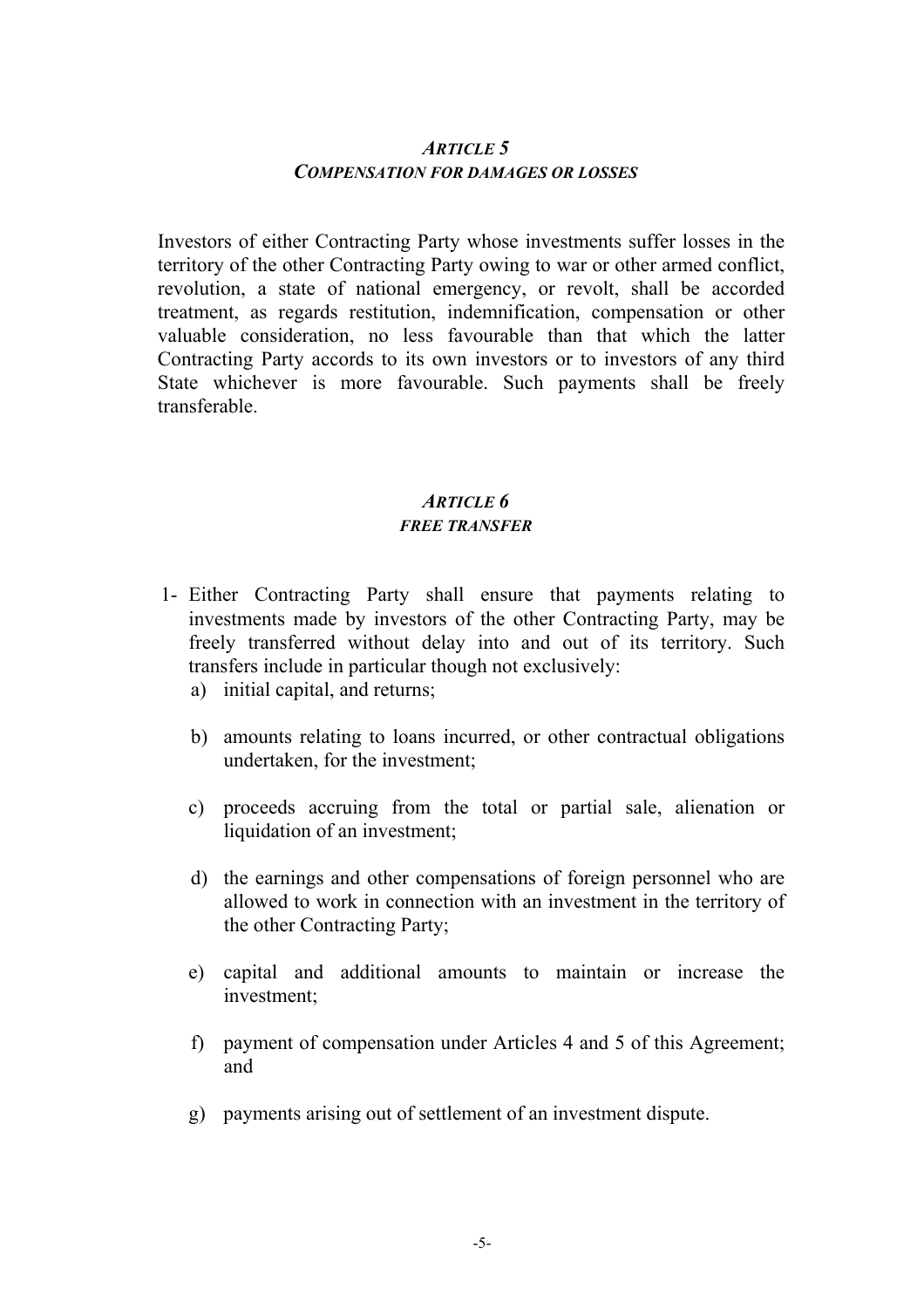2- Transfers shall be made in any convertible currency at the market rate of exchange in force at the date of transfer, unless otherwise agreed by the investor and the hosting Contracting Party.

## *ARTICLE 7 PRINCIPLE OF SUBROGATION*

- 1- If an investor of one Contracting Party receives a payment according to an insurance contract against non-commercial risks under a system established by law, he has entered into in respect of an investment, the other Contracting Party shall recognize the validity of the subrogation in favor of the insurer to any right or title held by the investor.
- 2- The other Contracting Party shall also recognize the subrogation of the insurer to any such right or title which that insurer shall be entitled to assert to the same extent as the investor.
- 3- Disputes between a contracting Party and an insurer shall be settled in accordance with the provisions of Article 8 of this Agreement.

## *ARTICLE 8 SETTLEMENT OF DISPUTES BETWEEN A CONTRACTING PARTY AND AN INVESTOR OF THE OTHER CONTRACTING PARTY*

- 1- In case of disputes regarding investments between a Contracting Party and an investor of the other Contracting Party, consultations will take place between the parties concerned with a view to solving the case, as far as possible, amicably.
- 2- If these consultations do not result in a solution within six months from the date of written request for settlement, the investor may submit the dispute, at his choice, for settlement to:
	- a) the competent court of the Contracting Party in the territory of which the investment has been made; or
	- b) the International Center for Settlement of Investment Disputes (ICSID) provided for by the Convention on the Settlement of Investment disputes between States and Nationals of the other States, opened for signature at Washington, on March 18, 1965; or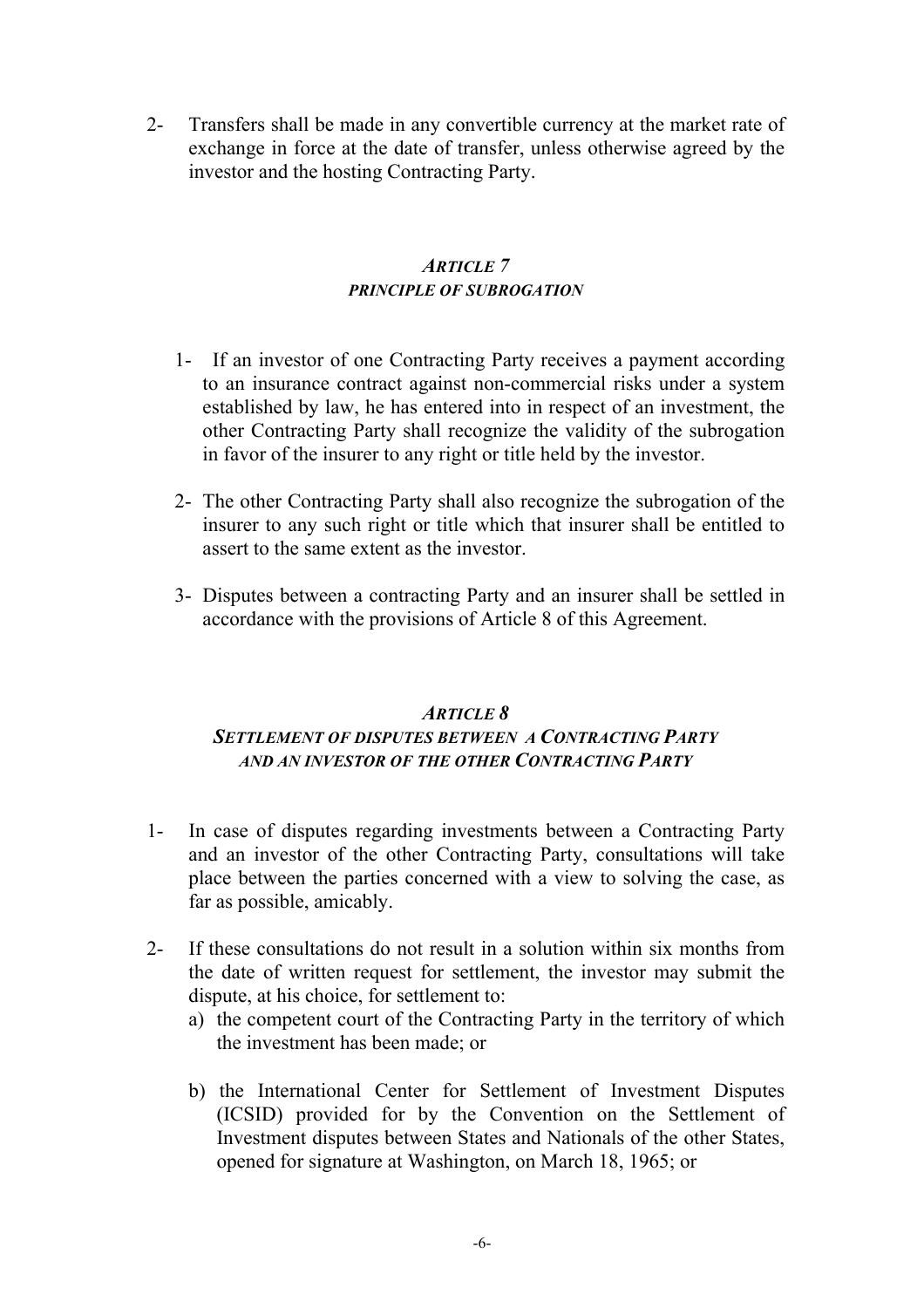- c) an ad hoc' arbitral tribunal which, unless otherwise agreed upon by the parties to the dispute, shall be established under the arbitration rules of the United Nations Commission on International Trade Law (UNCITRAL)
- 3- The choice made as per subparagraphs a, b, and c herein above is final.
- 4- The arbitral tribunal shall decide the dispute in accordance with the provisions of this Agreement, the applicable rules and principles of International law, and the national law when applicable. The awards of arbitration shall be final and binding on both parties to the dispute. Each Contracting Party shall carry out without delay any such award and such award shall be enforced in accordance with domestic law.
- 5- The Contracting Party which is a party to the dispute shall, at no time whatsoever during the procedures involving investment disputes, assert as a defense its immunity or the fact that the investor has received compensation under an insurance contract covering the whole or part of the incurred damage or loss.

## *ARTICLE 9 SETTLEMENT OF DISPUTES BETWEEN CONTRACTING PARTIES*

- 1- Disputes between Contracting Parties regarding the interpretation or application of the provisions of this Agreement shall be settled through diplomatic channels.
- 2- If both Contracting Parties cannot reach an agreement within six months from the start of the negotiations, the dispute shall, upon request of either Contracting Party, be submitted to an arbitral tribunal of three members. Each Contracting Party shall appoint one arbitrator, and these two arbitrators shall nominate a chairman who shall be a national of a third State.
- 3- If one of the Contracting Parties has not appointed its arbitrator and has not followed the invitation of the other Contracting Party to make that appointment within two months, the arbitrator shall be appointed upon the request of that Contracting Party by the President of the International Court of Justice.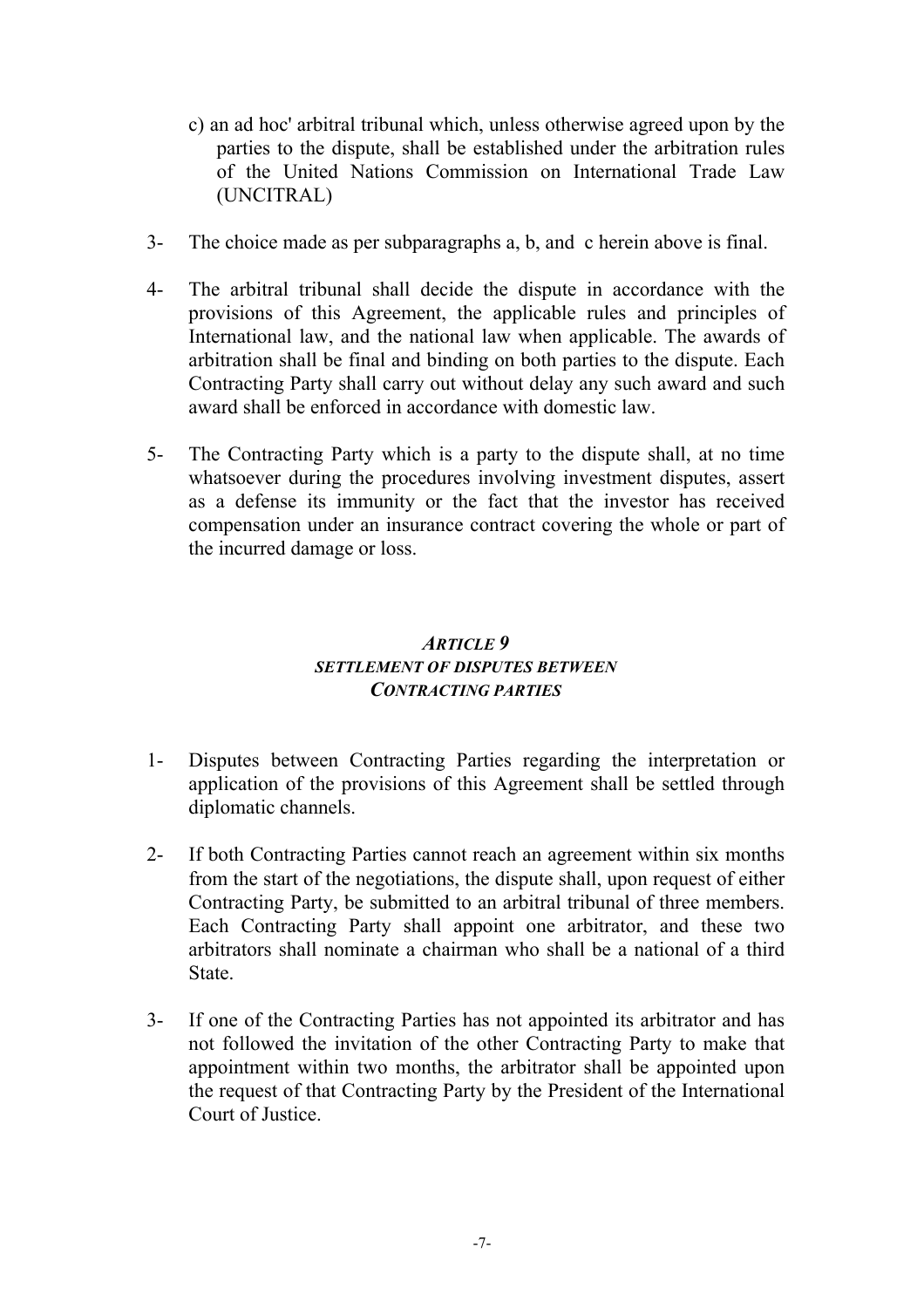- 4- If both arbitrators cannot reach an agreement about the choice of the chairman within two months after their appointment, the latter shall be appointed upon the request of either Contracting Party by the President of the International Court of Justice.
- 5- If, in the cases specified under paragraphs 3 and 4 of this Article, the President of the International Court of Justice is prevented from carrying out the said function or if he is a national of either Contracting Party, the appointment shall be made by the Vice-President, and if the latter is prevented from carrying out the said function or if he is a national of either Contracting Party, the appointment shall be made by the most senior Judge of the Court who is not national of either Contracting Party.
- 6- The tribunal shall reach its decision by a majority of votes.
- 7- The tribunal shall issue its decision on the basis of respect for the national law, the provisions of this Agreement, as well as of the universally accepted principles of international law.
- 8- Subject to other provisions made by the Contracting Parties, the tribunal shall determine its procedure.
- 9- Each Contracting Party shall bear the cost of the arbitrator it has appointed and of its representation in the arbitral proceedings. The cost of the chairman and the remaining costs shall be borne in equal parts by the Contracting Parties. The arbitration tribunal may make a different regulation concerning costs.
- 10- The decisions of the tribunal are final and binding for each Contracting Party.
- 11- A dispute shall not be submitted to an international arbitration court under the provisions of this Article, if the same dispute has been brought before another international arbitration court under the provisions of Article 8 and is still before the court. This will not impair the engagement in direct and meaningful negotiations between both Contracting Parties.

# *ARTICLE 10 OTHER OBLIGATIONS*

1- If the legislation of either Contracting Party or obligations under international law existing at present or established hereafter between the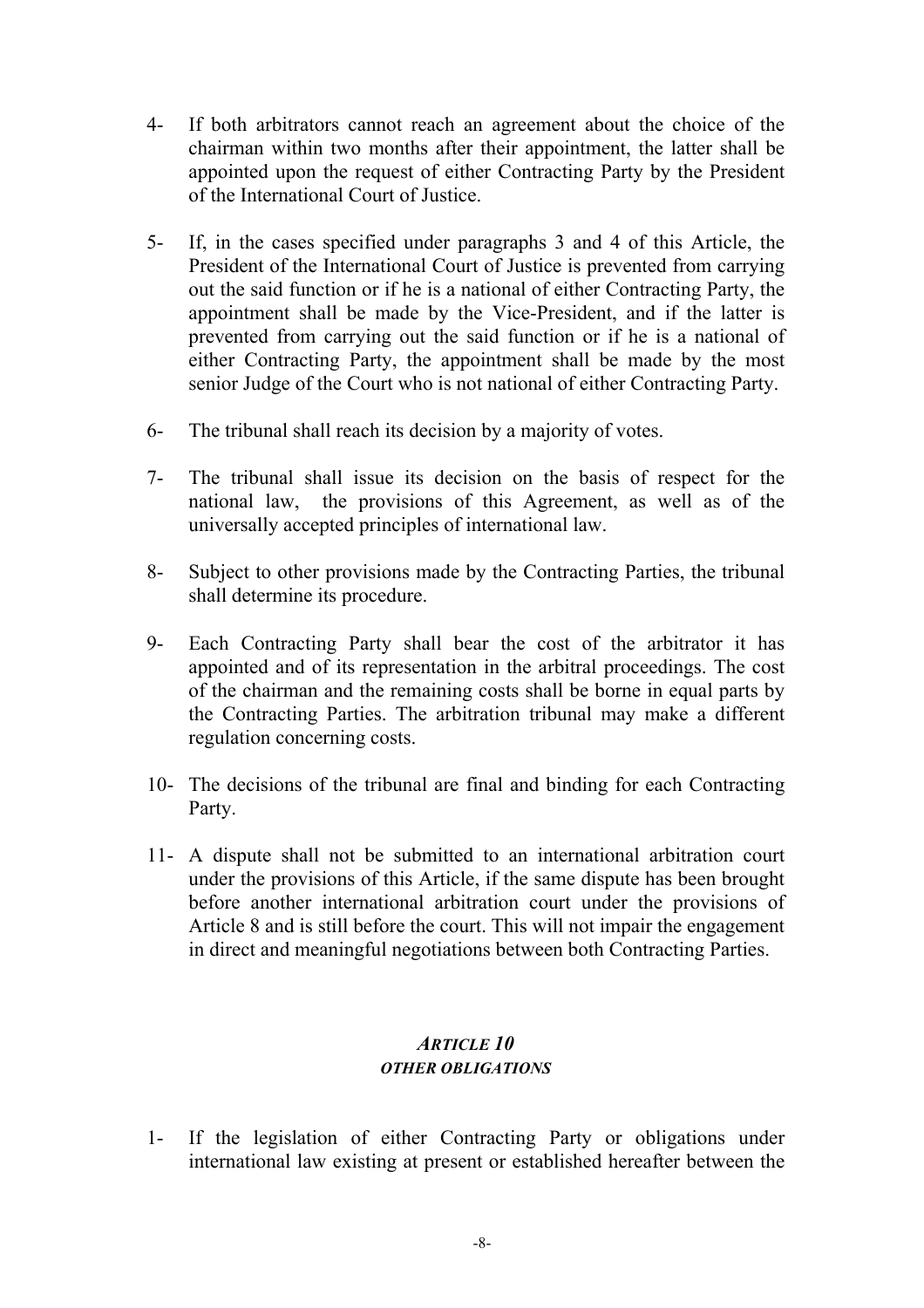Contracting Parties in addition to this Agreement contain a provision, whether general or specific, entitling investments by investors of the other Contracting Party to treatment more favourable than is provided for by this Agreement, such a provision shall, to the extent that it is more favourable, prevail over this Agreement.

2- Each Contracting Party shall observe any other obligation it has assumed with regard to investments in its territory by investors of the other Contracting Party.

### *ARTICLE 11 APPLICATION OF THE AGREEMENT*

The present Agreement shall apply to investments in the territory of a Contracting Party made in accordance with its laws and regulations by investors of the other Contracting Party prior as well as after to the entry into force of this Agreement. The Agreement shall not apply to claims which have been settled or procedures which have been initiated prior to its entry into force.

## *ARTICLE 12 FINAL PROVISIONS*

- 1- Each Contracting Party shall notify the other in writing of the completion of the constitutional formalities required in its territory for the entry into force of this Agreement. This Agreement shall enter into force on the date of the last letter of notification.
- 2- This Agreement shall remain in force for a period of ten years. Thereafter, it shall remain in force for an unlimited period unless denounced in writing by either Contracting Party twelve months in advance.
- 3- This Agreement may be amended by written agreement between the Contracting Parties. Any amendment shall enter into force on the date of the last letter of notification of the completion of the constitutional formalities required in the territory of each Contracting Party.
- 4- With respect to investments made or acquired prior to the date of termination of this Agreement and to which this Agreement otherwise